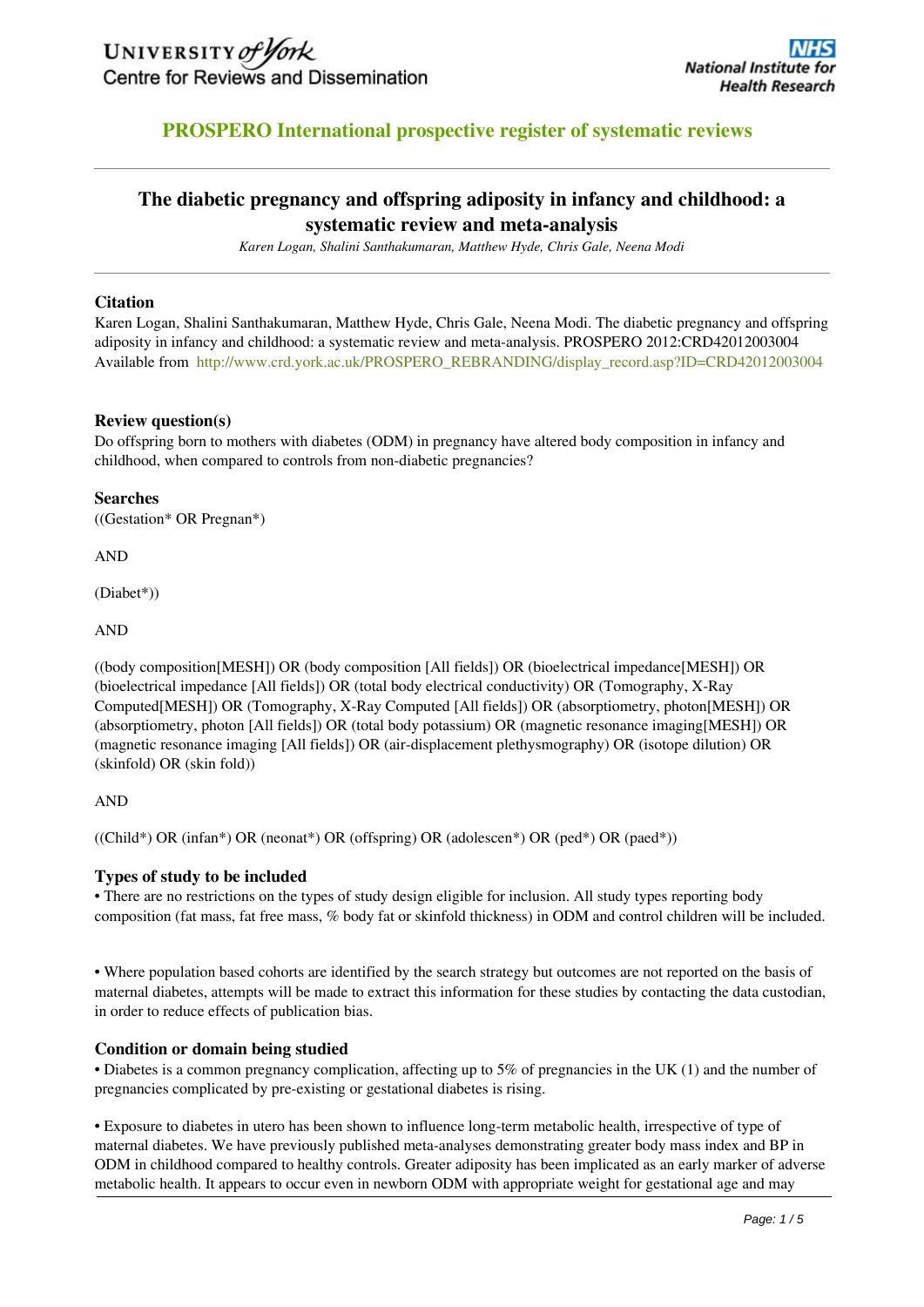# UNIVERSITY of York Centre for Reviews and Dissemination

track from infancy into childhood.

• It is unclear whether maternal diabetes type alters body composition in offspring.

• The relative influences of maternal glucose tolerance and maternal obesity on offspring body composition and BMI are unclear.

• Studies show a possible male predisposition to adiposity in groups at increased risk of type 2 diabetes.

• We therefore propose to conduct a systematic review and meta-analysis of available data on measures of body composition (fat mass, fat free mass, % body fat or skinfold thickness) in infants and children, in relation to exposure to maternal diabetes in pregnancy.

1. NICE guideline 63. Management of diabetes and its complications. In, wwwniceorguk/CG063. 2009. Epub 2010/01/08. 37. Jahrestagung der Osterreichischen Diabetes Gesellschaft : "Management des Diabetes und seiner Komplikationen - eine Standortbestimmung." Salzburg, 19.-21. November 2009.

2. Bell R, Bailey K, Cresswell T, Hawthorne G, Critchley J, Lewis-Barned N. Trends in prevalence and outcomes of pregnancy in women with pre-existing type I and type II diabetes. BJOG. 2008;115(4):445-52.

3. Dabelea D, Snell-Bergeon JK, Hartsfield CL, Bischoff KJ, Hamman RF, McDuffie RS. Increasing prevalence of gestational diabetes mellitus (GDM) over time and by birth cohort: Kaiser Permanente of Colorado GDM Screening Program. Diabetes Care. 2005;28(3):579-84.

4. Dabelea D. The predisposition to obesity and diabetes in offspring of diabetic mothers. Diabetes care. 2007;30 Suppl 2:S169-74.

5. Philipps LH, Santhakumaran S, Gale C, Prior E, Logan KM, Hyde MJ, et al. The diabetic pregnancy and offspring BMI in childhood: a systematic review and meta-analysis. Diabetologia. 2011;54(8):1957-66. 6. Aceti A, Santhakumaran S, Logan KM, Philipps LH, Prior E, Gale C, et al. The diabetic pregnancy and offspring blood pressure in childhood: a systematic review and meta-analysis. Diabetologia. 2012.

7. Increased fetal adiposity: a very sensitive marker of abnormal in utero development. Am J Obstet Gynecol. 2003;189(6):1698-704.

8. Catalano PM, Farrell K, Thomas A, Huston-Presley L, Mencin P, de Mouzon SH, et al. Perinatal risk factors for childhood obesity and metabolic dysregulation. Am J Clin Nutr. 2009;90(5):1303-13.

9. Hyperglycemia and Adverse Pregnancy Outcome (HAPO) Study: associations with neonatal anthropometrics. Diabetes. 2009;58(2):453-9.

10. Hillier TA, Pedula KL, Schmidt MM, Mullen JA, Charles MA, Pettitt DJ. Childhood obesity and metabolic imprinting: the ongoing effects of maternal hyperglycemia. Diabetes care. 2007;30(9):2287-92.

11. Lingwood BE, Henry AM, d'Emden MC, Fullerton AM, Mortimer RH, Colditz PB, et al. Determinants of body fat in infants of women with gestational diabetes mellitus differ with fetal sex. Diabetes care. 2011;34(12):2581-5.

12. Thomas EL, Parkinson JR, Hyde MJ, Yap IK, Holmes E, Dore CJ, et al. Aberrant adiposity and ectopic lipid deposition characterize the adult phenotype of the preterm infant. Pediatr Res. 2011;70(5):507-12.

## **Participants/ population**

Outcomes will be evaluated in infants (i.e. <1 year old) and children (i.e. 1-18 years) born to mothers with and without diabetes in pregnancy. If possible, studies in children will be divided into age group categories; 1-4, 5-10 and 11-18 years, reflecting alterations in fat mass during childhood.

13. Veldhuis JD, Roemmich JN, Richmond EJ, Rogol AD, Lovejoy JC, Sheffield-Moore M, et al. Endocrine control of body composition in infancy, childhood, and puberty. Endocr Rev. 2005;26(1):114-46.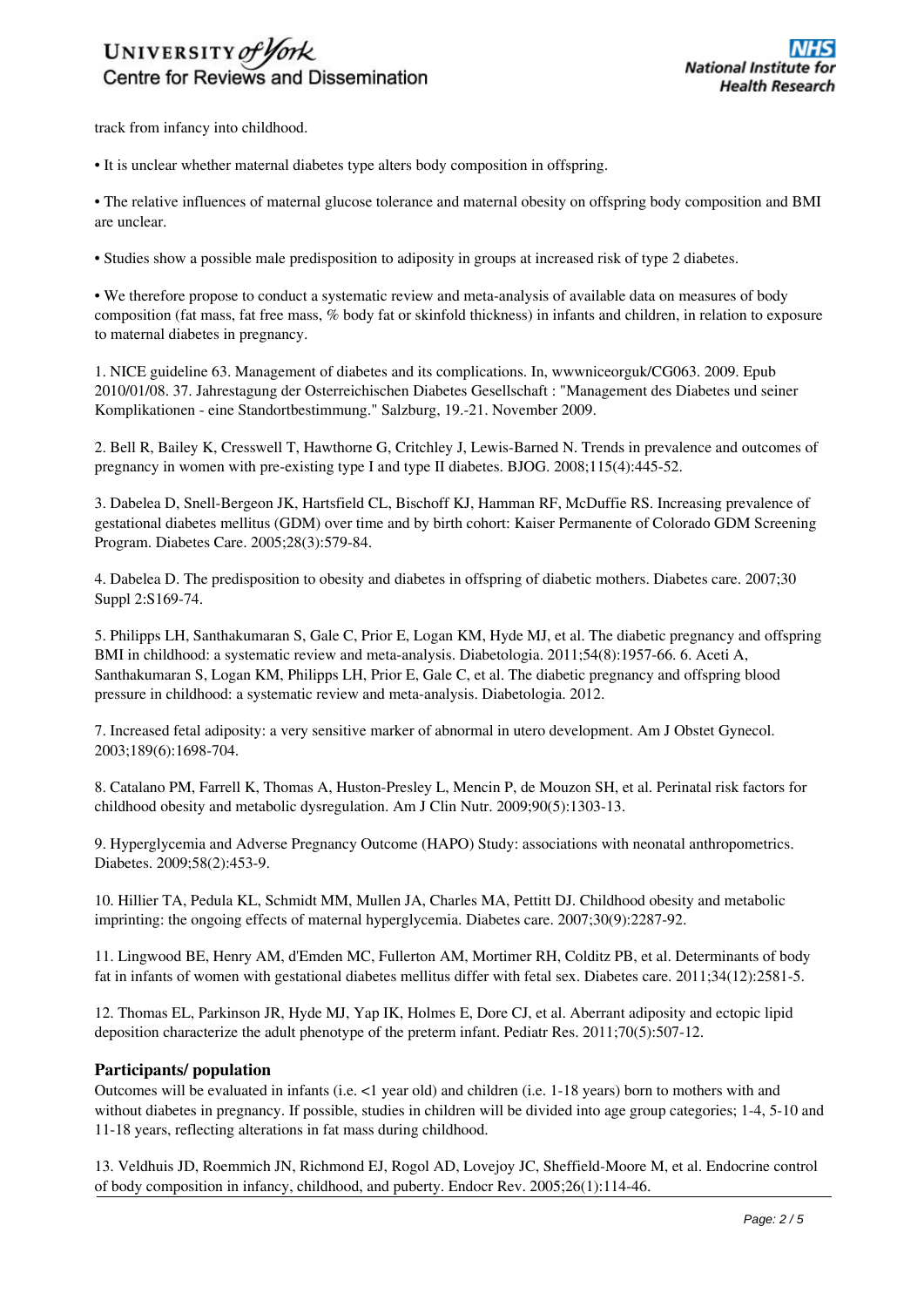

**Intervention(s), exposure(s)**

Maternal diabetes in pregnancy

#### **Comparator(s)/ control**

Normal glucose tolerant pregnancies

## **Context**

The review will include all identified studies.

#### **Outcome(s)**

**Primary outcomes**

Difference in fat mass, fat free mass, % body fat and skinfold thickness between infants and children born to mothers with and without diabetes in pregnancy.

#### **Secondary outcomes**

• Difference in outcomes between infants and children born to normal glucose tolerant mothers and mothers with T1D, T2D and GDM

- Difference in effect size in boys and girls
- Difference in outcomes following adjustment for maternal pre-pregnancy BMI
- Differences with age of offspring
- Differences based on method of body composition measurement

#### **Data extraction, (selection and coding)**

• Titles and abstracts (where available) of studies identified from the initial searches will be independently assessed by two reviewers for possible inclusion. The full texts of all potentially eligible studies that have been identified will then be appraised by two assessors independently. Where there is disagreement over eligibility for inclusion, this will be referred to a meeting of all authors. Only studies where both maternal diabetes status and offspring body composition are reported in the paper will be included in the systematic review and meta-analysis.

• Data will be extracted independently onto a pre-piloted data collection form. The following data will be extracted for each study: type of study (cross sectional/longitudinal; retrospective/prospective); country of study; study population, setting and demographics of research subjects (gender, age at study, outcome studied, maternal BMI); details of exposure (type of diabetes, diagnostic criteria, treatment); inclusion and exclusion criteria; recruitment and study completion rates; outcome measurements; and adjusted analyses performed (yes/no and factors adjusted for). Missing data will be requested from study authors.

#### **Risk of bias (quality) assessment**

• Review level Bias:

Bias from small study effects will be assessed using funnel plots and Egger's test; where asymmetry is evident on the funnel plot a trim and fill analysis will be used. Possible causes for asymmetry, other than publication bias (e.g. between-study heterogeneity), will also be considered.

• Study level bias:

A modified Newcastle-Ottawa scale will be used to assess methodological quality of each individual study (carried out independently by 2 assessors, discrepancies to be resolved by group discussion). A subgroup analysis of the studies scoring at least 5 out of 7 stars will be conducted. Ranked forest plots (on the basis of the score out of 7 that each study achieves) will be produced for primary outcomes, to allow assessment of study quality on effect size.

#### **Strategy for data synthesis**

Data collected will be systematised into a table. All studies identified in the systematic review will be included in the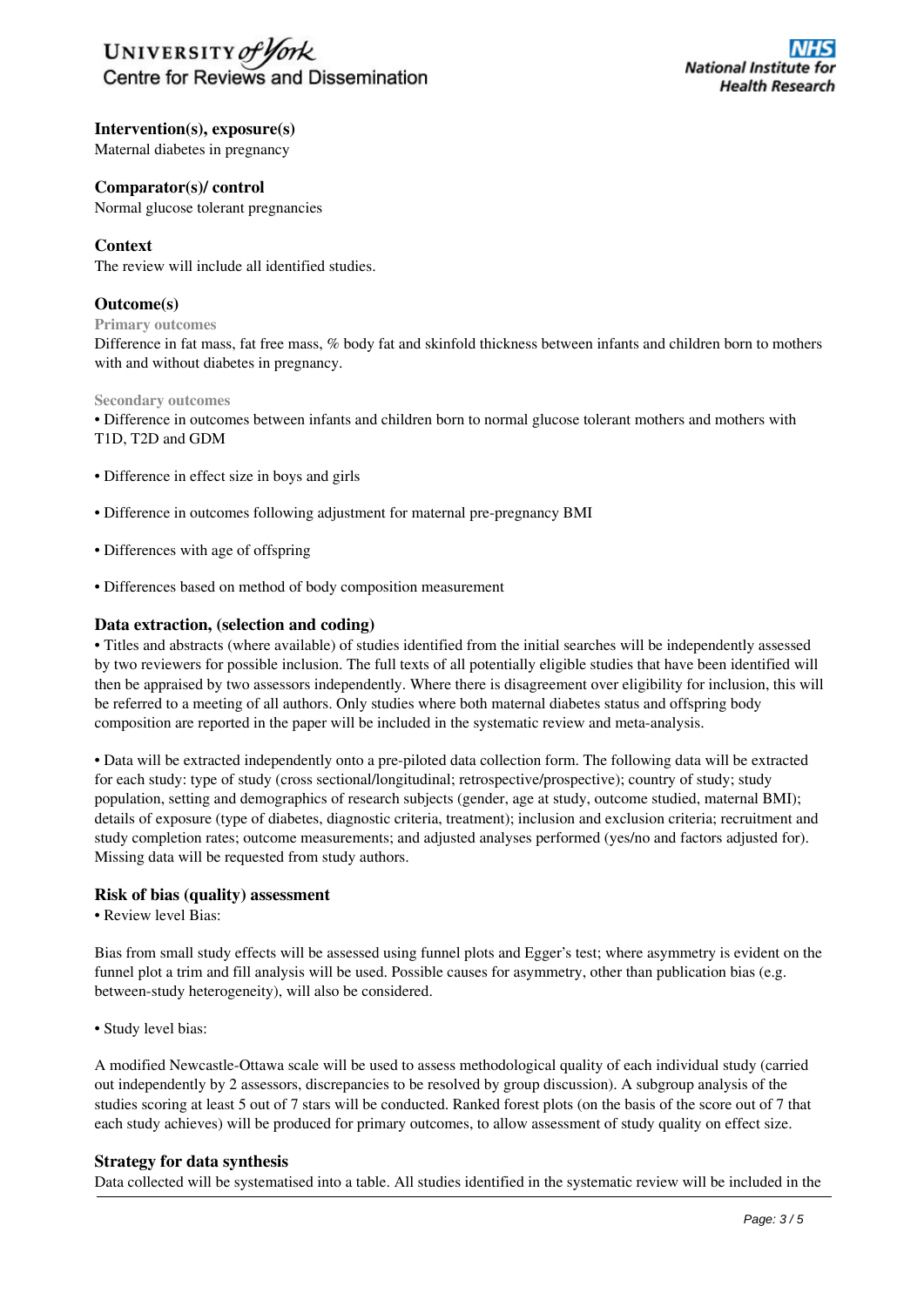

table whether or not they are included in the meta-analysis. A narrative description of these studies will be produced. Where studies are comparable on the basis of study population, intervention and outcome measure, the results will be pooled in a random-effects meta-analysis, with mean differences, 95% confidence intervals and two sided p-values. Heterogeneity will be assessed using the Chi-squared test for the Q statistic and calculation of I-squared, an estimate of the proportion of variance due to between-study heterogeneity. The random effects method will be used as the default as all studies are observational, however where there is no evidence of heterogeneity (p value from Chisquared test >0.05) and there are at least 5 studies, a fixed effects meta-analysis will also be performed to check the sensitivity of the conclusions to method choice. Where between-study heterogeneity is very high (I-squared over 80%) and is not explained through differences in study characteristics we will re-consider whether quantitative data synthesis is appropriate.

#### **Analysis of subgroups or subsets**

Meta-regression and subgroup analysis will be used to explore sources of heterogeneity arising from study characteristics (type of diabetes, gender, age, method of body composition measurement and study quality). Data from studies adjusting for confounders will be synthesised in a separate meta-analysis to the unadjusted data.

#### **Dissemination plans**

The results of this review will be presented at meetings of relevant societies and interest groups. It will be written up for peer-reviewed publication.

#### **Contact details for further information**

Professor Neena Modi

Neonatal medicine, floor 4, lift bank D, Chelsea and Westminster Hospital Campus, Imperial College London, SW10 9NH

n.modi@imperial.ac.uk

#### **Organisational affiliation of the review**

Imperial College London

http://www1.imperial.ac.uk/departmentofmedicine/divisions/infectiousdiseases/paediatrics/neonatalmedicine/

#### **Review team**

Dr Karen Logan, Imperial College London Ms Shalini Santhakumaran, Imperial College London Dr Matthew Hyde, Imperial College London Dr Chris Gale, Imperial College London Professor Neena Modi, Imperial College London

## **Details of any existing review of the same topic by the same authors** None

**Anticipated or actual start date** 03 September 2012

#### **Anticipated completion date**

15 January 2013

#### **Funding sources/sponsors**

KL received support from Chelsea and Westminster Health Charity and is currently funded by a fellowship from Action Medical Research; CG received support by Chelsea and Westminster Health Charity. SS is funded through a National Institute of Health Research programme grant held by Professor Modi. No external funding was received specifically for this work.